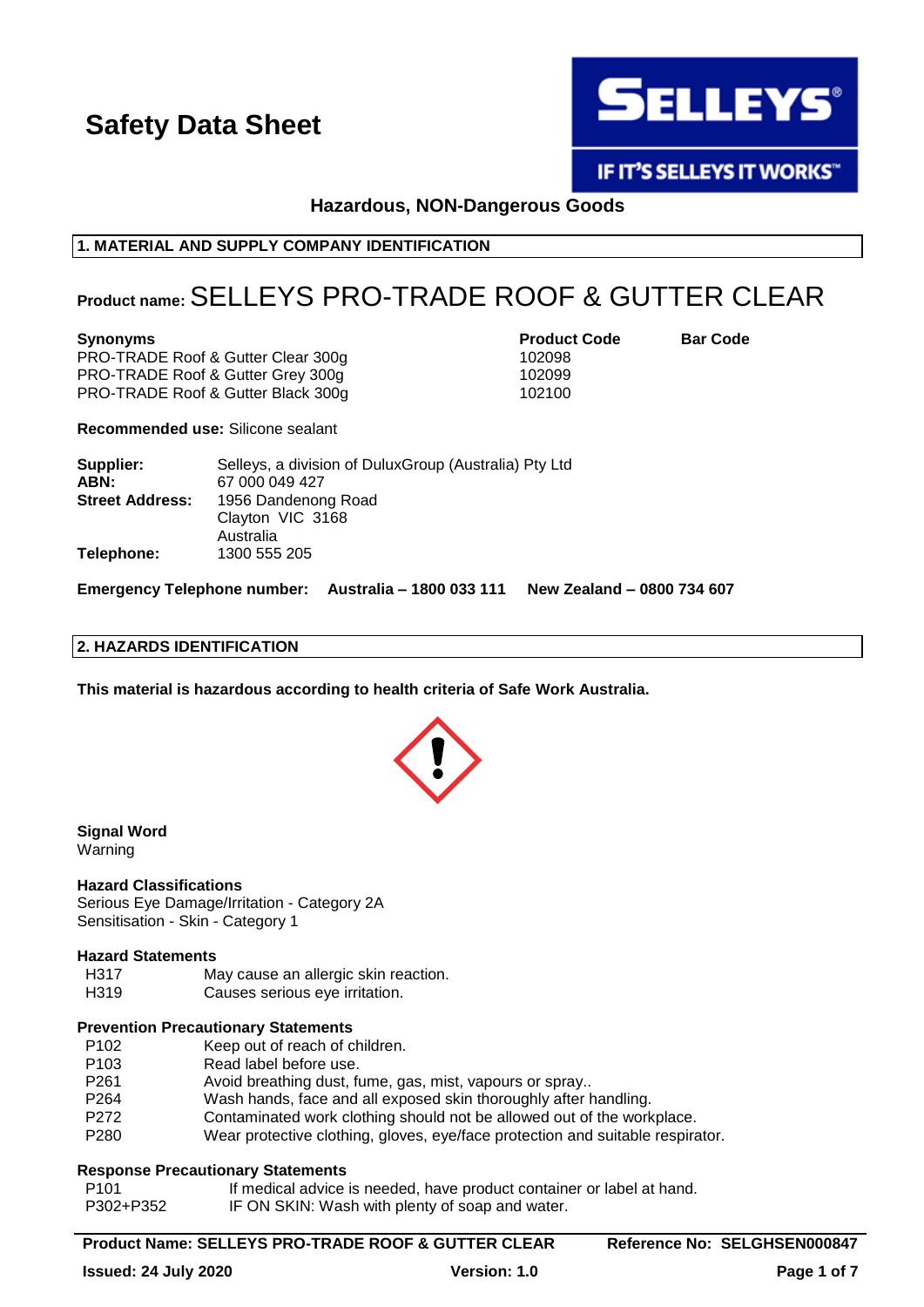

|           | P305+P351+P338 IF IN EYES: Rinse cautiously with water for several minutes. Remove contact<br>lenses, if present and easy to do. Continue rinsing. |
|-----------|----------------------------------------------------------------------------------------------------------------------------------------------------|
| P333+P313 | If skin irritation or rash occurs: Get medical advice/attention.                                                                                   |
| P337+P313 | If eye irritation persists: Get medical advice/attention.                                                                                          |
| P363      | Wash contaminated clothing before reuse.                                                                                                           |

## **Storage Precautionary Statement**

Not allocated

### **Disposal Precautionary Statement**

P501 Dispose of contents/container in accordance with local, regional, national and international regulations.

**Poison Schedule:** Not Applicable

## **DANGEROUS GOOD CLASSIFICATION**

Not classified as Dangerous Goods by the criteria of the "Australian Code for the Transport of Dangerous Goods by Road & Rail" and the "New Zealand NZS5433: Transport of Dangerous Goods on Land".

| 3. COMPOSITION INFORMATION                                           |               |                   |
|----------------------------------------------------------------------|---------------|-------------------|
| <b>CHEMICAL ENTITY</b>                                               | CAS NO        | <b>PROPORTION</b> |
| 2-Butanone, O,O',O"-(methylsilylidyne)trioxime                       | 22984-54-9    | $1 - 10 \%$ (w/w) |
| 2-Butanone, O,O',O"-(ethenylsilylidyne)trioxime                      | 2224-33-1     | $<$ 1 % (w/w)     |
| Methyl ethyl ketoxime                                                | $96 - 29 - 7$ | $<$ 1 % (w/w)     |
| N-[3-(Trimethoxysilyl)propyl]ethylenediamine                         | 1760-24-3     | $<$ 1 % (w/w)     |
| Ingredients determined to be non-hazardous or below reporting limits |               | <b>Balance</b>    |
|                                                                      |               | 100%              |

### **4. FIRST AID MEASURES**

If poisoning occurs, contact a doctor or Poisons Information Centre (Phone Australia 131 126, New Zealand 0800 764 766).

**Inhalation:** Remove victim from exposure - avoid becoming a casualty. Remove contaminated clothing and loosen remaining clothing. Allow patient to assume most comfortable position and keep warm. Keep at rest until fully recovered. Seek medical advice if effects persist.

**Skin Contact:** Effects may be delayed. If skin or hair contact occurs, remove contaminated clothing and flush skin and hair with running water. If swelling, redness, blistering or irritation occurs seek medical assistance.

**Eye contact:** If in eyes, hold eyelids apart and flush the eyes continuously with running water. Continue flushing until advised to stop by the Poisons Information Centre or a Doctor; or for at least 15 minutes and transport to Doctor or Hospital.

**Ingestion:** Rinse mouth with water. If swallowed, do NOT induce vomiting. Give a glass of water to drink. Never give anything by the mouth to an unconscious patient. If vomiting occurs give further water. Seek medical advice.

**PPE for First Aiders:** Wear safety shoes, overalls, gloves, safety glasses. Available information suggests that gloves made from nitrile rubber should be suitable for intermittent contact. However, due to variations in glove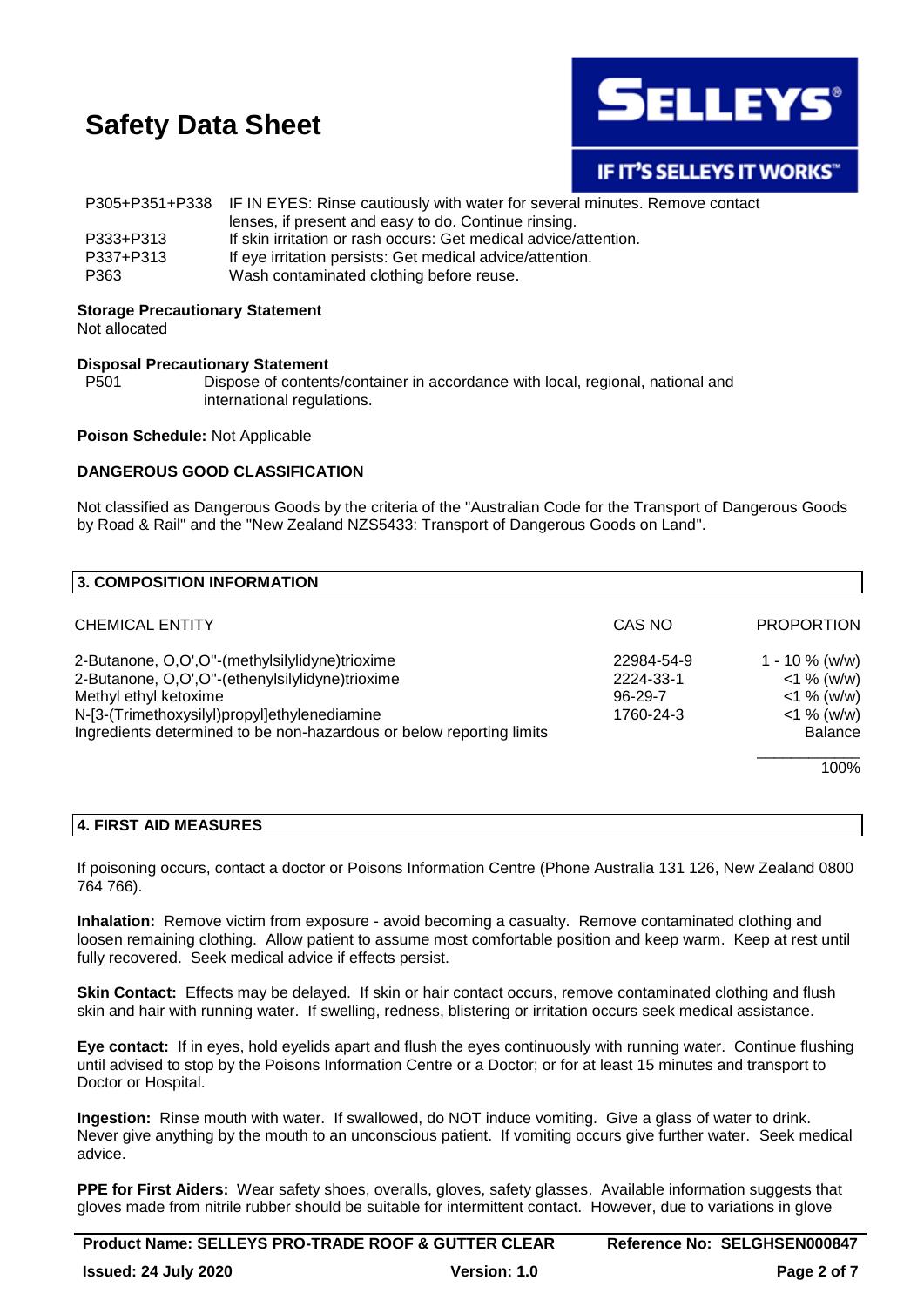

**IF IT'S SELLEYS IT WORKS"** 

construction and local conditions, the user should make a final assessment. Always wash hands before smoking, eating, drinking or using the toilet. Wash contaminated clothing and other protective equipment before storing or re-using.

**Notes to physician:** Treat symptomatically. Effects may be delayed.

## **5. FIRE FIGHTING MEASURES**

**Hazchem Code:** Not applicable.

**Suitable extinguishing media:** If material is involved in a fire use water fog (or if unavailable fine water spray), alcohol resistant foam, standard foam, dry agent (carbon dioxide, dry chemical powder).

**Specific hazards:** Combustible material.

**Fire fighting further advice:** On burning or decomposing may emit toxic fumes. Fire fighters to wear selfcontained breathing apparatus and suitable protective clothing if risk of exposure to vapour or products of combustion or decomposition.

## **6. ACCIDENTAL RELEASE MEASURES**

### **SMALL SPILLS**

Wear protective equipment to prevent skin and eye contamination. Avoid inhalation of vapours or dust. Wipe up with absorbent (clean rag or paper towels). Collect and seal in properly labelled containers or drums for disposal.

### **LARGE SPILLS**

Clear area of all unprotected personnel. Slippery when spilt. Avoid accidents, clean up immediately. Wear protective equipment to prevent skin and eye contamination and the inhalation of dust. Work up wind or increase ventilation. Cover with damp absorbent (inert material, sand or soil). Sweep or vacuum up, but avoid generating dust. Collect and seal in properly labelled containers or drums for disposal. If contamination of crops, sewers or waterways has occurred advise local emergency services.

### **Dangerous Goods - Initial Emergency Response Guide No:** Not applicable

### **7. HANDLING AND STORAGE**

**Handling:** Avoid eye contact and skin contact. Avoid inhalation of dust.

**Storage:** Store in a cool, dry, well-ventilated place and out of direct sunlight. Store away from foodstuffs. Store away from incompatible materials described in Section 10. Store away from sources of heat and/or ignition. Keep container standing upright. Keep containers closed when not in use - check regularly for spills.

## **8. EXPOSURE CONTROLS / PERSONAL PROTECTION**

**National occupational exposure limits:** No value assigned for this specific material by Safe Work Australia.

**Biological Limit Values:** As per the "National Model Regulations for the Control of Workplace Hazardous Substances (Safe Work Australia)" the ingredients in this material do not have a Biological Limit Allocated.

**Engineering Measures:** Natural ventilation should be adequate under normal use conditions.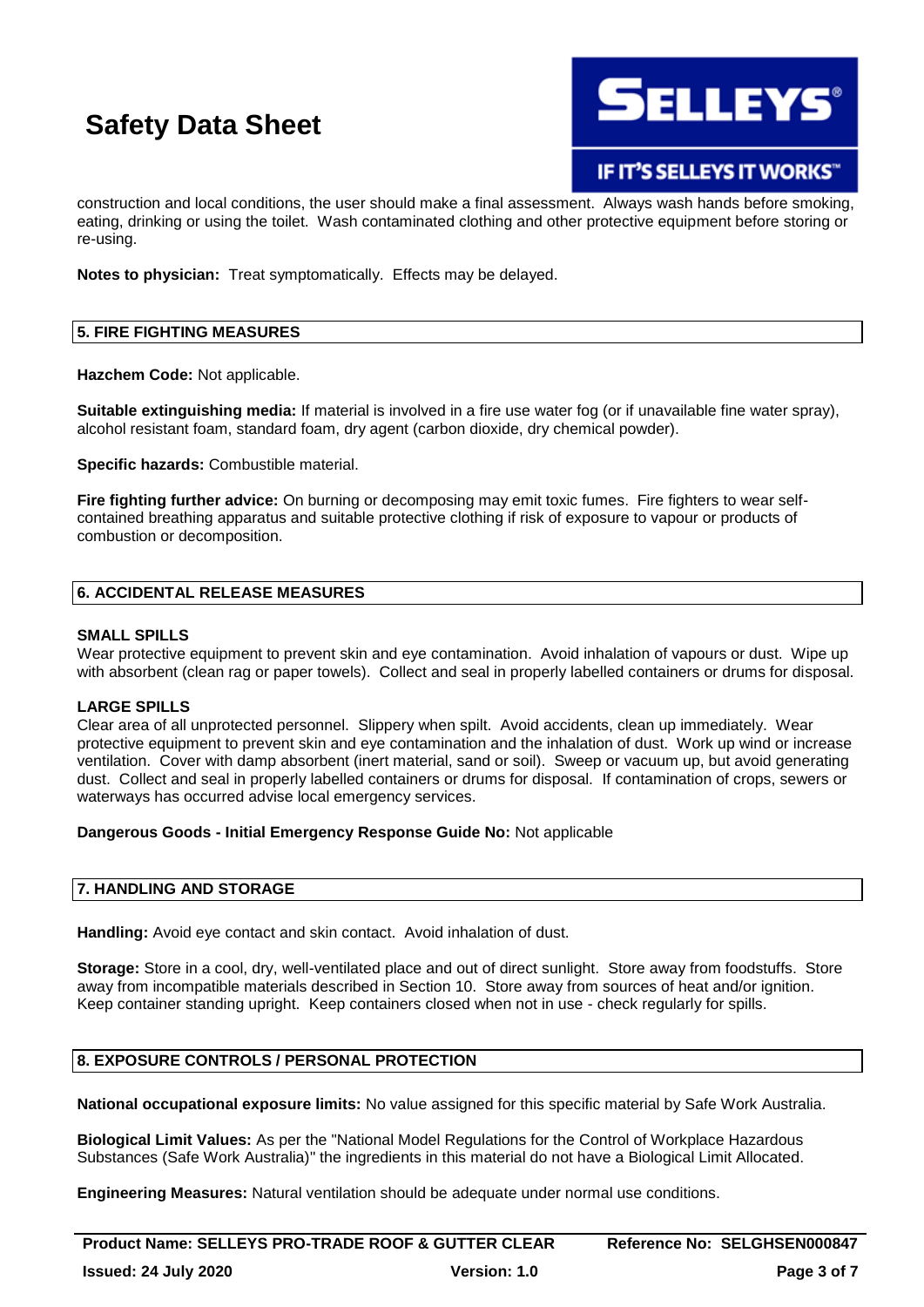

# **IF IT'S SELLEYS IT WORKS"**

# **Personal Protection Equipment:** SAFETY SHOES, OVERALLS, GLOVES, SAFETY GLASSES.

Wear safety shoes, overalls, gloves, safety glasses. Available information suggests that gloves made from nitrile rubber should be suitable for intermittent contact. However, due to variations in glove construction and local conditions, the user should make a final assessment. Always wash hands before smoking, eating, drinking or using the toilet. Wash contaminated clothing and other protective equipment before storing or re-using.

**Hygiene measures:** Keep away from food, drink and animal feeding stuffs. When using do not eat, drink or smoke. Wash hands prior to eating, drinking or smoking. Avoid contact with clothing. Avoid eye contact and skin contact. Avoid inhalation of dust. Ensure that eyewash stations and safety showers are close to the workstation location.

### **9. PHYSICAL AND CHEMICAL PROPERTIES**

| Form:   | Paste          |
|---------|----------------|
| Colour: | Various        |
| Odour:  | Characteristic |

**Solubility:** Insoluble in water **Specific Gravity:** 1.03 **Relative Vapour Density (air=1):** >1<br> **Vapour Pressure (20 °C):** N Av Vapour Pressure (20 °C): **Flash Point (°C):** 96 (CC) **Flammability Limits (%):** N Av **Autoignition Temperature (°C):** N Av **Melting Point/Range (°C):** N App **Boiling Point/Range (°C):** N App **pH:** N App **Total VOC (g/Litre):** N Av

**Viscosity:** >21 mm²/s @ 40 °C

(Typical values only - consult specification sheet)  $N Av = Not available, N App = Not applicable$ 

### **10. STABILITY AND REACTIVITY**

**Chemical stability:** This material is thermally stable when stored and used as directed.

**Conditions to avoid:** Elevated temperatures and sources of ignition.

**Incompatible materials:** Oxidising agents.

**Hazardous decomposition products:** Oxides of carbon and nitrogen, smoke and other toxic fumes.

**Hazardous reactions:** No known hazardous reactions.

### **11. TOXICOLOGICAL INFORMATION**

No adverse health effects expected if the product is handled in accordance with this Safety Data Sheet and the product label. Symptoms or effects that may arise if the product is mishandled and overexposure occurs are:

#### **Acute Effects**

**Product Name: SELLEYS PRO-TRADE ROOF & GUTTER CLEAR Reference No: SELGHSEN000847 Issued: 24 July 2020 Version: 1.0 Page 4 of 7**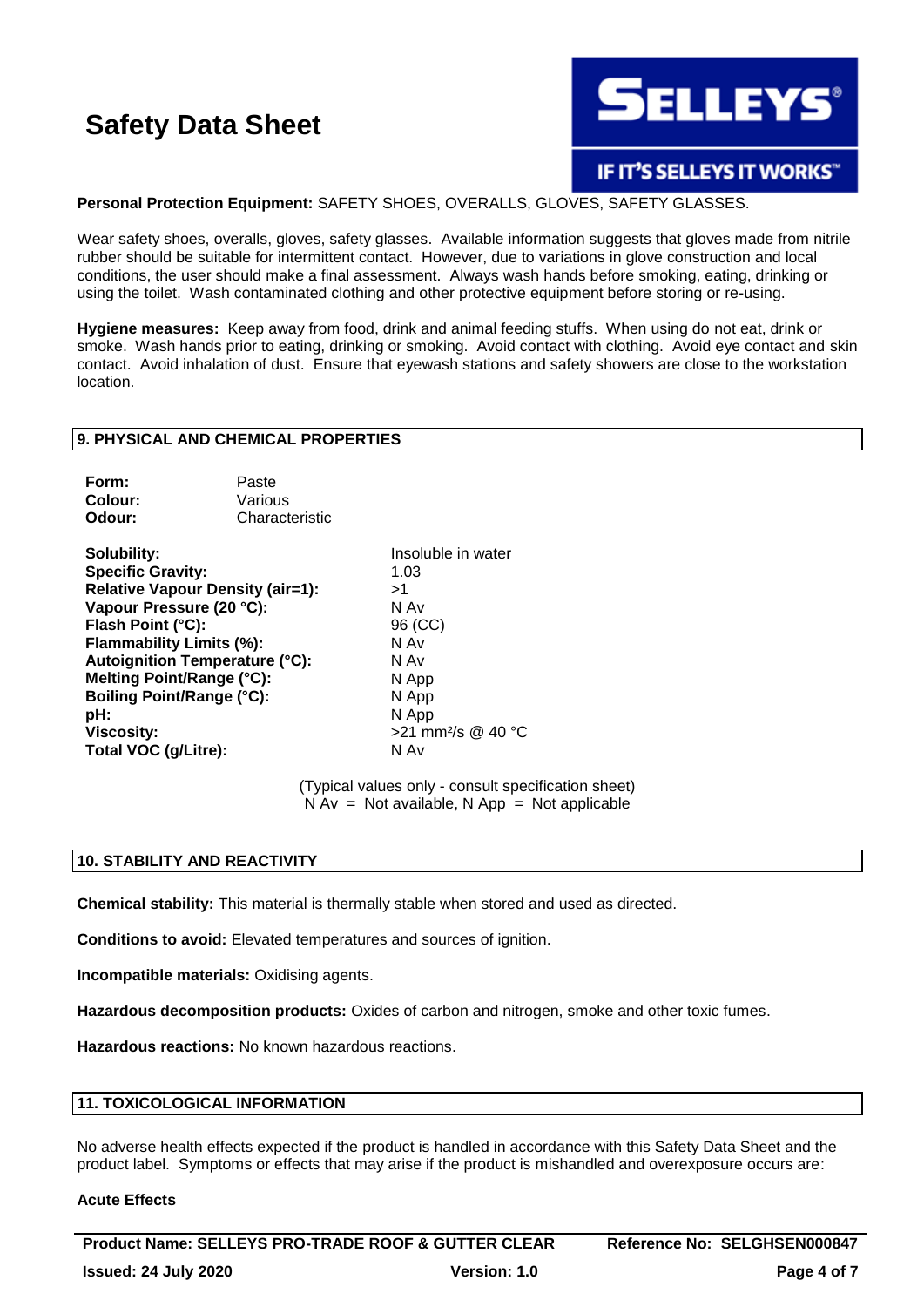

**Inhalation:** Material may be an irritant to mucous membranes and respiratory tract.

**Skin contact:** Contact with skin may result in irritation. A skin sensitiser. Repeated or prolonged skin contact may lead to allergic contact dermatitis.

**Ingestion:** Swallowing can result in nausea, vomiting and irritation of the gastrointestinal tract.

**Eye contact:** An eye irritant. Exposure to the dust may cause discomfort due to particulate nature. May cause physical irritation to the eyes.

### **Acute toxicity**

**Inhalation:** This material has been classified as non-hazardous. Acute toxicity estimate (based on ingredients):  $LC50 > 5$  ma/L

**Skin contact:** This material has been classified as non-hazardous. Acute toxicity estimate (based on ingredients): >2,000 mg/Kg bw

**Ingestion:** This material has been classified as non-hazardous. Acute toxicity estimate (based on ingredients): >2,000 mg/Kg bw

**Corrosion/Irritancy:** Eye: this material has been classified as a Category 2A Hazard (reversible effects to eyes). Skin: this material has been classified as not corrosive or irritating to skin.

**Sensitisation:** Inhalation: this material has been classified as not a respiratory sensitiser. Skin: this material has been classified as a Category 1 Hazard (skin sensitiser).

**Aspiration hazard:** This material has been classified as non-hazardous.

**Specific target organ toxicity (single exposure):** This material has been classified as non-hazardous.

**Chronic Toxicity**

**Mutagenicity:** This material has been classified as non-hazardous.

**Carcinogenicity:** This material has been classified as non-hazardous.

**Reproductive toxicity (including via lactation):** This material has been classified as non-hazardous.

**Specific target organ toxicity (repeat exposure):** This material has been classified as non-hazardous.

## **12. ECOLOGICAL INFORMATION**

Avoid contaminating waterways.

**Acute aquatic hazard:** This material has been classified as non-hazardous. Acute toxicity estimate (based on ingredients): >100 mg/L

**Long-term aquatic hazard:** This material has been classified as non-hazardous. Non-rapidly or rapidly degradable substance for which there are adequate chronic toxicity data available OR in the absence of chronic toxicity data, Acute toxicity estimate (based on ingredients): >100 mg/L, where the substance is not rapidly degradable and/or BCF  $<$  500 and/or log  $K_{ow}$   $<$  4.

**Ecotoxicity:** No information available.

**Persistence and degradability:** No information available.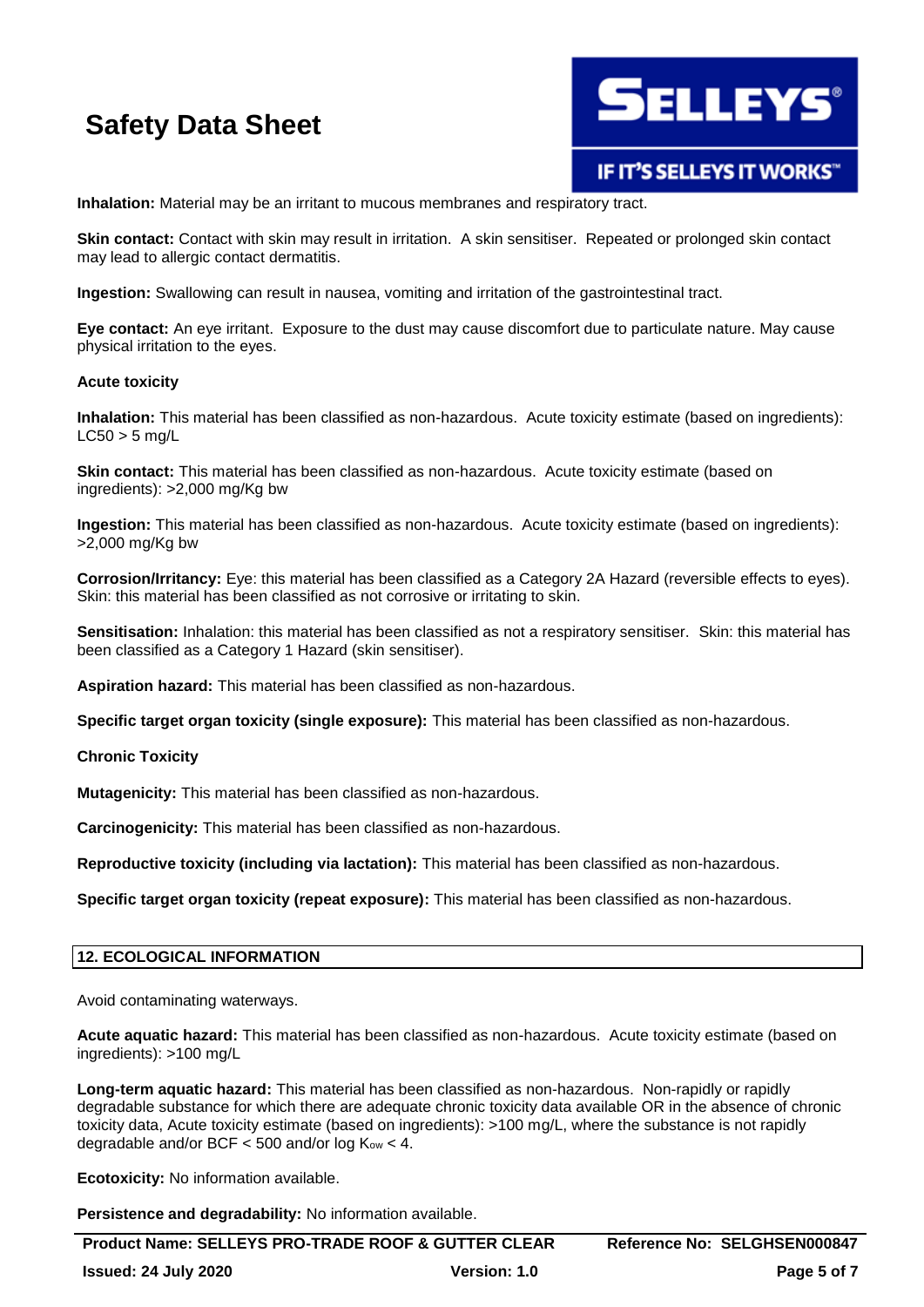

**IF IT'S SELLEYS IT WORKS"** 

**Bioaccumulative potential:** No information available.

**Mobility:** No information available.

## **13. DISPOSAL CONSIDERATIONS**

Persons conducting disposal, recycling or reclamation activities should ensure that appropriate personal protection equipment is used, see "Section 8. Exposure Controls and Personal Protection" of this SDS.

If possible material and its container should be recycled. If material or container cannot be recycled, dispose in accordance with local, regional, national and international Regulations.

### **14. TRANSPORT INFORMATION**

### **ROAD AND RAIL TRANSPORT**

Not classified as Dangerous Goods by the criteria of the "Australian Code for the Transport of Dangerous Goods by Road & Rail" and the "New Zealand NZS5433: Transport of Dangerous Goods on Land".

### **MARINE TRANSPORT**

Not classified as Dangerous Goods by the criteria of the International Maritime Dangerous Goods Code (IMDG Code) for transport by sea.

### **AIR TRANSPORT**

Not classified as Dangerous Goods by the criteria of the International Air Transport Association (IATA) Dangerous Goods Regulations for transport by air.

## **15. REGULATORY INFORMATION**

## **This material is not subject to the following international agreements:**

Montreal Protocol (Ozone depleting substances) The Stockholm Convention (Persistent Organic Pollutants) The Rotterdam Convention (Prior Informed Consent) Basel Convention (Hazardous Waste) International Convention for the Prevention of Pollution from Ships (MARPOL)

**This material/constituent(s) is covered by the following requirements:**

• All components of this product are listed on or exempt from the Australian Inventory of Chemical Substances (AICS).

• All components of this product are listed on or exempt from the New Zealand Inventory of Chemical (NZIoC).

**HSNO Group Standard:** HSR002680 - Surface Coatings and Colourants (Combustible, Toxic [6.7]) Group **Standard** 

### **16. OTHER INFORMATION**

Reason for issue: First Issue

This Safety Data Sheet has been prepared by Chemical Data Services Pty Ltd (chemdata.com.au) on behalf of its client.